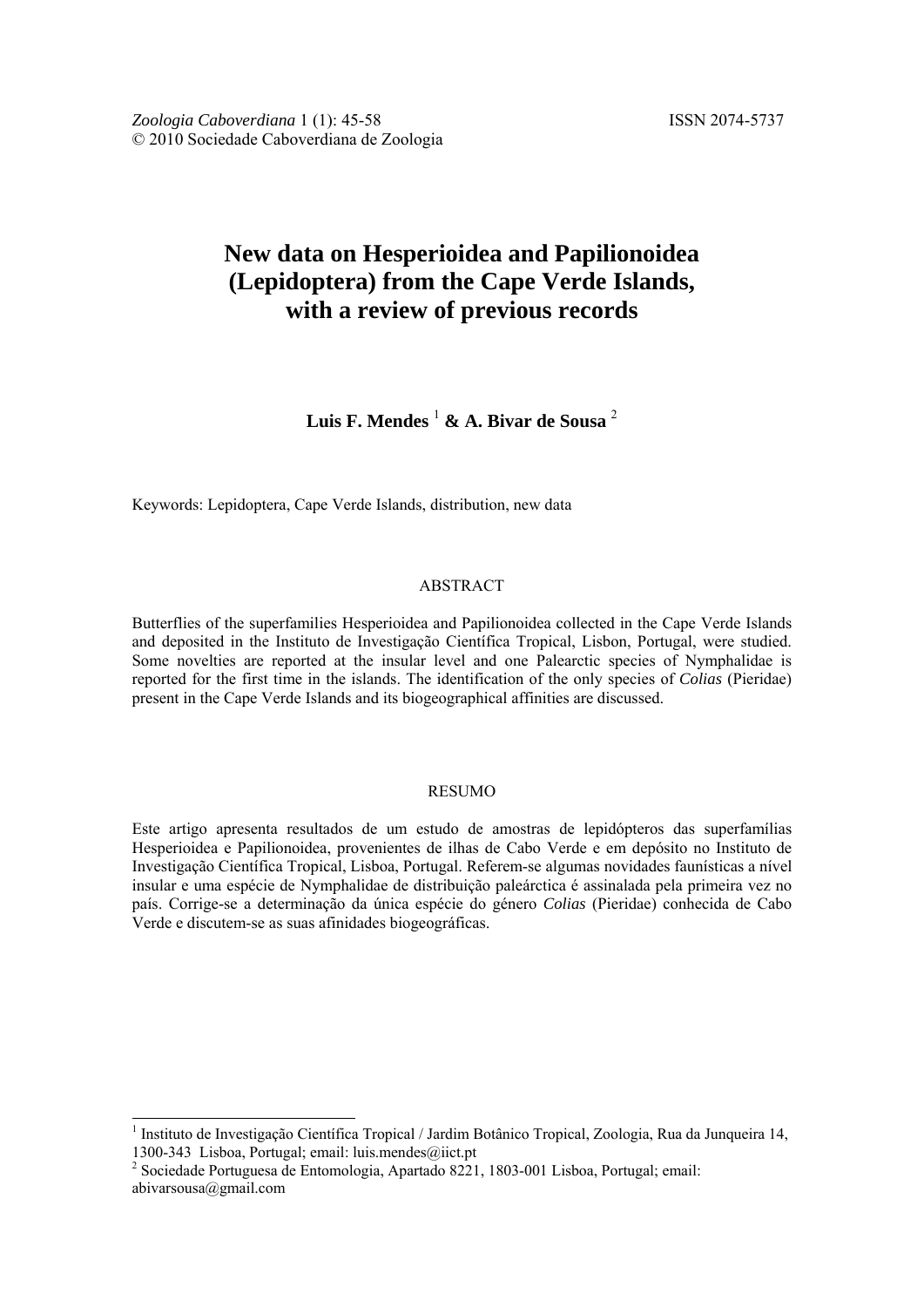#### INTRODUCTION

The butterflies of the Cape Verde Islands (an oceanic archipelago, situated off West Africa between 14º48´, 17º22´N and 22º44´, 25º22´W) have been the subject of a number of papers (e.g. Riley 1893, Aurivillius 1910, Berio 1941, Nyström 1958, Riley 1968, Traub & Baeur 1982, Mück & Traub 1987, van Harten 1988, Mück *et al.* 1990, Báez & García 2005, Vieira 2008). Ackery *et al.* (1995) referred to Bacelar (1948) as being the

only Portuguese publication on Lepidoptera from the Cape Verde Islands. However, despite mentioning Cape Verde in the introduction, Bacelar (1948) included no information whatsoever on the butterflies of these islands, but only on other African territories. Bibliographies on Capeverdean Lepidoptera were presented by Báez (1988) and van Harten (1993).

#### MATERIAL AND METHODS

The present paper deals with 'rhopaloceran' butterflies (Hesperioidea and Papilionoidea) from the Cape Verde Islands present in the collections of the *Instituto de Investigação Científica Tropical / Jardim Botânico Tropical – Zoologia* (formerly *Centro de Zoologia*). The material consists of two series with independent registration numbers. One was collected during the years 1960, 1961 and 1965 by the late Alberto Coutinho Saraiva (herein abbreviated as CS), then at the *Missão de Estudos Agronómicos do Ultramar*, the other resulted from the *Missão de Estudos Zoológicos do Ultramar* and was collected by the late Lívio Paulos (herein abbreviated as CZ), technician at the Centro de Zoologia, during the years 1969, 1970 and 1972. With few exceptions, specimens were obtained by sweep netting during day-time. The CZ material of *Vanessa cardui* had already been

identified by A. Bacelar, but the data were never published.

Only Apterygota and Orthopteroidea were included in Saraiva's (1961) revision of the Cape Verde entomofauna, as his premature death prevented completion of his *Conspectus*. In the present contribution, data on 15 species of butterflies, represented by more than 380 specimens, are presented, bringing the number of 'rhopalocerans' known to occur in Cape Verde to 25 species. Some are reported as new for individual islands and one species of Nymphalidae with a Palearctic distribution, previously unknown from the country, is reported from Santiago island. The correct identification and geographical affinities of the Capeverdean 'clouded yellow butterfly' (Pieridae, genus *Colias*) were established through detailed study of specimens.

#### TAXONOMIC PART

# Superfamily HESPERIOIDEA Family HESPERIIDAE Subfamily COELIADINAE

#### **Coeliades forestan forestan** (Stoll, 1782)

*C. f. forestan* occurs throughout sub-Saharan Africa, except the Cape Province, and also in Madagascar, Mauritius, Reunion and the Seychelles. Riley (1968) suggested that its presence in Cape Verde must be due to accidental introduction by man. It was reported by Nyström (1958 sub *Rhopalocampta*) from Santo Antão and São Nicolau, but no material was collected. In Cape Verde, caterpillars on *Terminalia catappa* (Combretaceae), one of the known host plants (Ackery *et al.* 1995), were assigned to this species by Mück & Traub (1987 sub *Rhopalocampta*).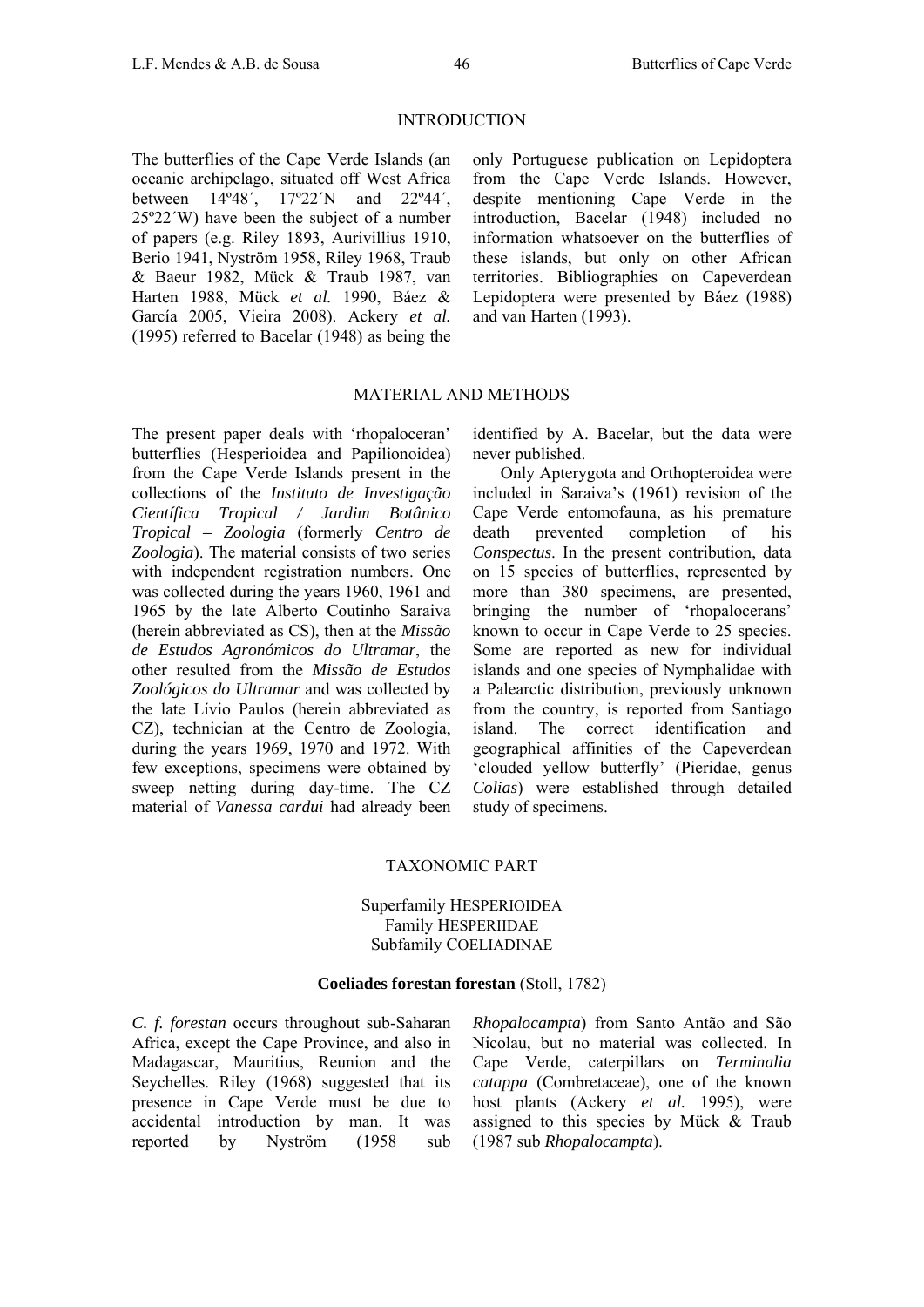#### Subfamily HESPERIINAE

#### **Borbo borbonica borbonica** (Boisduval, 1833)

Material examined – SANTIAGO: Posto Agrícola de São Jorge (São Jorge dos Orgãos), on shrubs and herbs, 12.12.60, 1  $\delta$ (CS-251). FOGO: near S. Filipe, road to Monte Vara, 02.03.61, 1 ♀ (CS-216). No locality, no date,  $1 \text{ } \textcircled{}$  (CS-464).

*B. borbonica* was known from Santiago, Fogo, Brava, Santo Antão, São Vicente and São Nicolau (Aurivillius 1910, Nyström 1958, Traub & Bauer 1982, all sub *Parnara*). The nominal subspecies occurs in sub-Saharan Africa and another in Madagascar. It has also been reported from Morocco and Algeria (Tennent 1996). Although known to be a migrant, there are as yet no records from the Canaries, Selvagens and Madeira. In Cape Verde, caterpillars were reported on Poaceae (Mück & Traub 1987 sub *Parnara*), including sugar-cane, one of the known host plants (Ackery *et al.* 1995).

Superfamily PAPILIONOIDEA Family PAPILIONIDAE

### **Papilio demodocus demodocus** Esper, 1798

Material examined – SANTIAGO: Posto Agrícola de São Jorge (São Jorge dos Orgãos), flying in orchard, 09.01.61, 4  $\Diamond$   $\Diamond$  2 ♀♀ (CS-133); idem, over herbs, 13.05.61, 1 ♀ (CS-239); São Francisco, Matão, 14.07.61, 1 <sup>3</sup> (CS-168); São Francisco, Mulher Branca, 25.07.61, 1  $\&$  (CS-171); Boa Entrada, 08.09.69, 3 ♂ 2 ♀♀ (CZ-3582); between São Jorge and Santa Catarina, 20.09.69, 3  $\Im$  $1 \nsubseteq (CZ-3589)$ ; Santa Catarina, Entre Picos, 22.09.69, 1  $\&$  (CZ-3591); Cidade da Praia, 24.11.69, 1  $\circ$  (CZ-3625); Santa Catarina, Nhangar, 03.10.69, 1 ♂ (CZ-3600). FOGO: near Lomba, Mira-Mira, 8 km from Monte Vara, flying over herbs and bean fields, 28.03.61, 1 ♀ (CS-208). SANTO ANTÃO: Ponta do Sol, Chã, at night, 20.03.61,  $1 \land 1 \circ$ (CS-101); Ribeira das Patas, 20.10.72, 1  $\circ$ 

(CZ-3755). SÃO NICOLAU: Caldeira, 29.10.70, 2 ♂♂ (CZ-3675). BOAVISTA: Monte Redondo, in bean fields, 21.11.61, 4  $\partial_0$  $\partial_2$  2  $\Omega$  (CS-34). MAIO: Morro da Calheta, near Calheta, over herbs, 01.11.60, 1  $\mathcal{Q}$  (CS-271).

*P. demodocus*, known from Santiago, Fogo, Brava, Santo Antão and São Nicolau (Aurivillius 1910, Berio 1941, Nyström 1958, Traub & Bauer 1982, van Harten 1988), is here reported for the first time from Boavista and Maio. Occurs throughout sub-Saharan Africa, with another subspecies described from Socotra. The caterpillars mainly feed on Rutaceae (Ackery *et al*. 1995) and were found in Cape Verde on *Ruta chalepensis* (Mück & Traub 1987).

## Family PIERIDAE Subfamily COLIADINAE

### **Catopsilia florella** (Fabricius, 1775)

Material examined – FOGO: near Lomba, Mira Mira, 8 km from Monte Vara, flying over herbs and bean fields, 28.03.61, 1  $\beta$  (CS-208). SÃO NICOLAU: Queimada, 23.10.70, 1 <sup>3</sup> (CZ-3663). BOAVISTA: João Galego, flying over maize and bean fields, 24.11.61, 1  $\varphi$  (CS-278); idem, 21.11.61, 4  $\partial \partial$  (CS-279).

The species has been reported from Santiago, Fogo, Brava, São Nicolau, and Boavista (Aurivillius 1910, Nyström 1958, Traub & Bauer 1982). Abundant throughout

sub-Saharan Africa, extending eastwards possibly to Pakistan and the Indian state of Gujarat. Also occurs in the Canary Islands (Baéz & Martín 2004) and Madeira (Maravalhas 2003, Aguiar & Karsholt 2008). The caterpillars feed on *Cassia*, *Sesbania* (Fabaceae) and possibly *Gossipium* (Malvaceae) (Ackery *et al.* 1995) and were reported in Cape Verde on *Cassia occidentalis* (Mück & Traub 1987).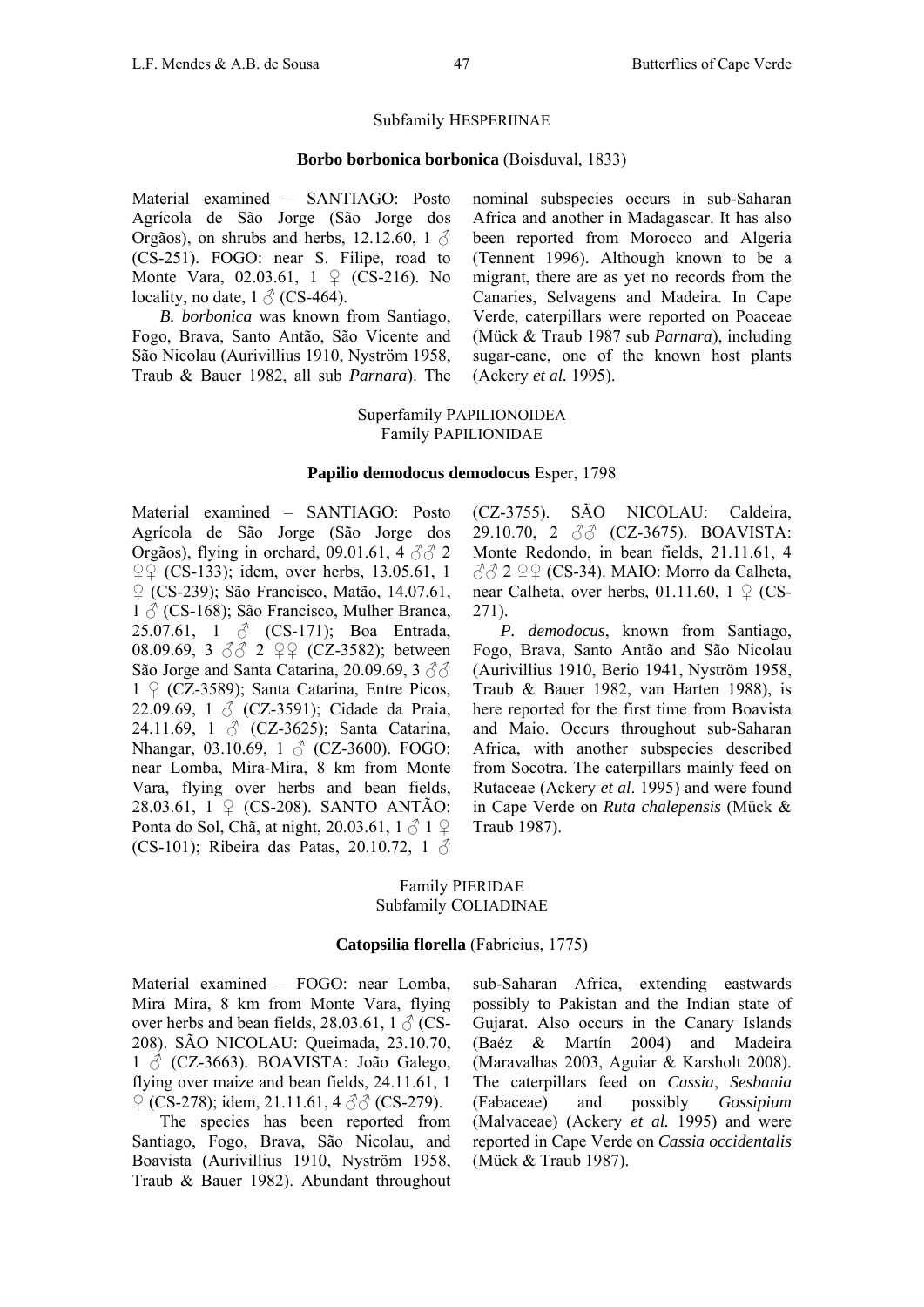# **Colias croceus** (Geoffroy *in* Fourcroy, 1785)

Material examined – SANTIAGO: Santa Catarina, Ribeira Mato Fontes, 09.09.69, 1 ♀ f. *helice* (CZ-3583). SANTO ANTÃO: Alto da Lagoa, 1000-1400 m, 27.03.61, 1  $\circled{C}$  (CS-207); Ribeira Maiamba, 04.04.70, 1  $\triangle$  (CZ-3681); Ribeira da Torre, Ribeira Grande, 28.10.72, 1  $\&$  1  $\&$  (CZ-3758). SÃO NICOLAU: Ribeira João, 19.10.70, 1 ♂ (CZ-3631). MAIO: Ribeirão, flying over herbs, 16- 17.11.60,  $2 \text{ } \textcircled{c} \textcirc \textcircled{c}$  (CS-321).

*Colias* specimens from Santiago, Santo Antão, São Vicente, Santa Luzia and São Nicolau were assigned to *C. electo* (Linnaeus, 1763) by Nyström (1958), Traub & Bauer (1982) and Báez & García (2005). Apparently based on geographical range, Riley (1968) thought the *Colias* species occurring in the Cape Verde Islands to be Afrotropical *C. electo* and not Palearctic *C. croceus*. However, detailed study of the specimens reported herein showed them to be *C. croceus*, common in the Azores (Karsholt & Vieira 2005), Madeira (Aguiar & Karsholt 2008) and the Canary Islands (Báez & Martín 2004), the

latter being the southernmost occurrence known so far. The hind-wing ventral discoidal spots encircled by two rings of dark reddishbrown scales and, in the male genitalia, the shape of the valves and the disposition of the penial spinulets (restricted to the aedeagus apical area) unequivocally point to *C. croceus*  (cf. Jarvis 1953). The nearest known population of *C. electo* is at submontane level (1,300+ m) in the Cameroon-Nigerian Mountains (T. Larsen *in litt*., 17 August 2009).

The species' host plants in Cape Verde remain unknown. In North Africa, the caterpillars feed on Fabaceae (*Acanthylis*, *Anthylis*, *Astragalus*, *Colutea*, *Erophaca*, *Hippocrepis*, *Lotus*, *Medicago*, *Onobrychis*, *Trifolium*, *Vicia*) (Tennent 1996). Of these, *Hippocrepis (one species), Lotus (six species,* of which four endemic) and *Medicago* and *Trifolium* (both introduced in Santo Antão) are known from Cape Verde (Sánchez-Pinto *et al.* 2005).

#### **Eurema hecabe solifera** (Butler, 1875)

Material examined – SANTIAGO: Santa Cruz, Pedra Badejo, 20.01.61,  $1 \land (CS-79)$ ; Posto Agrícola de São Jorge (São Jorge dos Orgãos), 12.12.60, 3 ♂♂ 1 ♀ (CS-251); idem, 17.12.60, 1  $\circ$  (CS-91); 2  $\circ$  (CS-251); idem, over herbs, 13.05.61,  $1 \hat{d} + 3 \hat{d} \hat{d} \hat{d}$  3 ♀♀♀ (CS-239); Santa Catarina, Achada do Rincão, 04.06.69, 1  $\delta$  + 1  $\delta$  (CZ-3577); São Francisco, Rombada, 14.07.61,  $1 \circ 1 \circ 1$  (CS-169). FOGO: near Lomba, Mira-Mira, 8 km from Monte da Vara, flying over herbs and bean fields,  $28.03.61$ ,  $3 \text{ } \textcircled{3} \textcircled{3}$  (CS-208). SANTO ANTÃO: Bardo de Ferro to Corda, 900-1,000 m, flying over herbs, 16.03.61, 1 ♀ (CS-202). SÃO NICOLAU: Ribeira João, 19.10.70, 1 ♂ 1 ♀ (CZ-3631); Ribeira Maiamba, 04.04.70, 3  $\Im \Im$  1  $\Im$  + 5  $\Im \Im$  1  $\Im$ 

(CZ-3681). BOAVISTA: João Galego, flying over maize and bean fields, 24.11.61, 1  $\delta$ (CS-278). No locality, no date,  $2 \angle \angle \angle \angle$  (CS-461).

The species was previously reported from Santiago, Fogo, Brava and Maio (Nyström 1958 as *Terias brenda*, Traub & Bauer 1982) and is here reported for the first time from São Nicolau and Boavista. It is common throughout the Afrotropical Region, except the Cape Province, extending into Asia. The caterpillars, as yet unknown in Cape Verde, have been found on Fabaceae (*Aeschynomene*, *Albizia*, *Caesalpinea*, *Cassia*, *Dichrostachys*, *Entada*, *Lespedeza*, *Lotus*, *Parkia, Sesbania*) and Clusiaceae (*Hypericum*) (Ackery *et al*. 1995).

#### **Eurema senegalensis** (Boisduval, 1836)

*E. senegalensis* is a forest species known from West Africa to the Rift (Larsen 2005). It was treated as conspecific with *E. hecabe* by Riley (1968), who considered it a seasonal form. In

Cape Verde, it was reported from Santiago (Nyström 1958 sub *Terias*, cf. Traub & Bauer 1982), most likely a misidentification of *E. hecabe solifera*.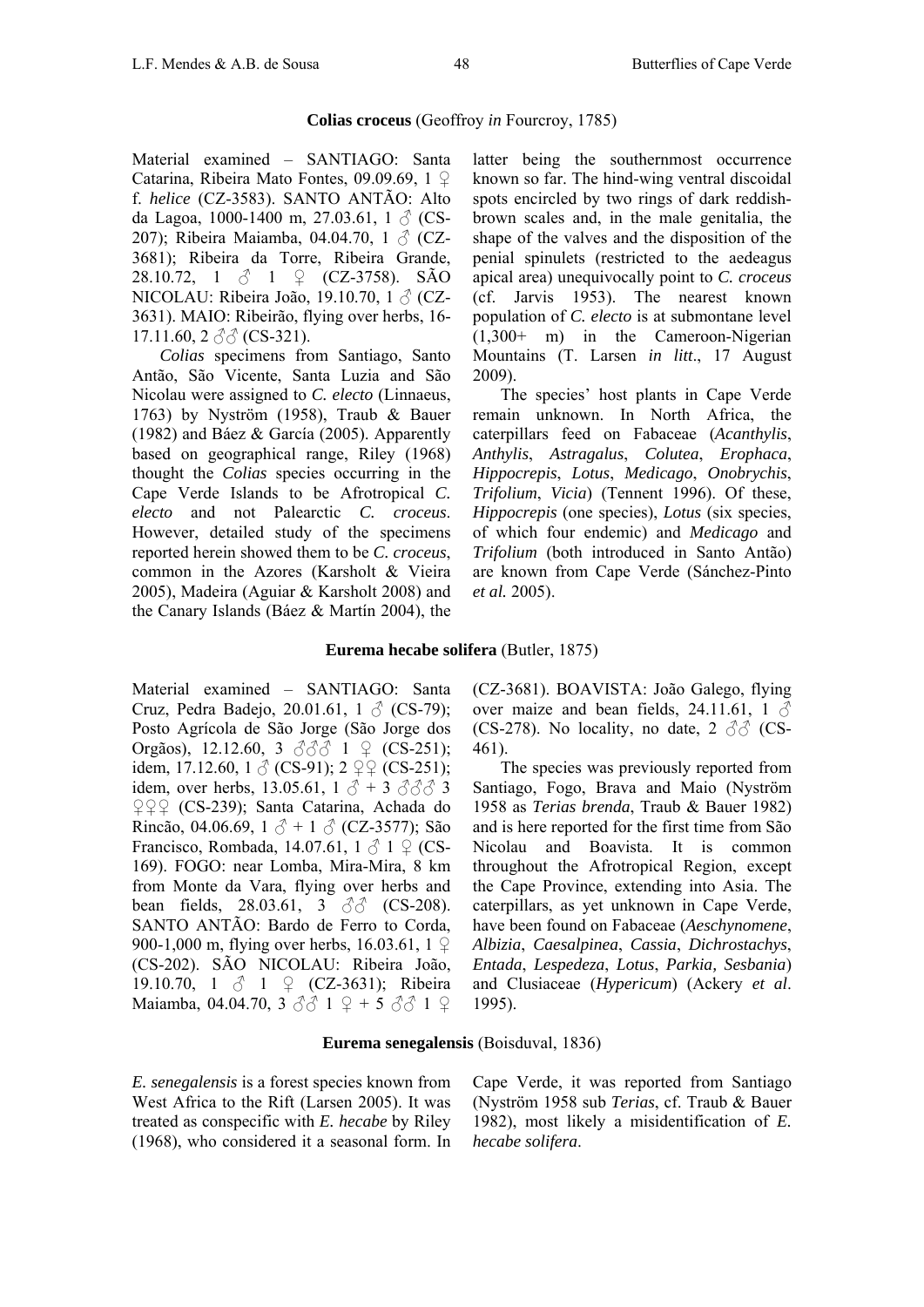#### **Eurema floricola** (Boisduval, 1833)

We consider the only listing of *E. floricola* for Cape Verde (Aurivillius 1910) to be a misidentification of *E. hecabe solifera*, identification of which is often problematic. *E. floricola* is known to occur in Madagascar and the Indian Ocean archipelagos and from the Democratic Republic of Congo (formerly Zaire) to West Africa northwards to Sierra Leone (D'Abrera 1980, Ackery *et al.* 1995, Larsen 2005). Aurivillius (1910) reported one male and two females of *E. floricola* var.

*ceres* Butler (now considered a synonym of *E. floricola*, cf. Ackery *et al.* 1995) collected in April and May at Orgãos Grandes, Santiago, which was accepted without comment by Traub & Bauer (1982). However, 'var. *ceres*' is exclusive to Mauritius and Reunion. Larsen (2005) reported it to be rare in savannah and more common in the transition zone between savannah and forest, habitat gradients which do not exist in Cape Verde.

#### Subfamily PIERINAE

#### **Colotis amata calais** (Cramer, 1775)

The occurrence of *C. a. calais* in Cape Verde is based on a single and badly preserved female from São Vicente (Riley 1893: 570 sub *Teracolus*); it has not been reported since. It is known throughout sub-Saharan Africa,

especially in dry areas. The caterpillars (unknown in Cape Verde) feed on species of *Capparis* (Capparaceae) and *Salvadora* (Salvadoraceae) (Ackery *et al*. 1995).

#### **Colotis euippe euippe** (Linnaeus, 1758)

Like the previous taxon, the occurrence of *C. euippe* in Cape Verde was based on a single and badly preserved specimen (in this case a male) from São Vicente (Riley (1893: 569). Aurivillius (1910) did not identify the species and it has not been reported since. *C. euippe* occurs throughout the Afrotropical Region,

the nominal subspecies being known from The Gambia and Senegal. The caterpillars, unknown from Cape Verde, feed on species of *Cadaba*, *Capparis* and *Maerua* (Capparaceae) and *Cleome* (Cleomaceae) (Ackery *et al.* 1995).

#### **Belenois creona creona** (Cramer, 1776)

Riley (1893: 569) reported *Pieris severina* from São Vicente, based on "…fragments of *Pieris*, probably *severina*, collected at Cape Verde…". Aurivillius (1910) noted that it was "the other species" he could not identify (see *Colotis euippe* above). Báez & García (2005) based the occurrence of *B. c. severina* (Stoll, 1781) in Cape Verde on Riley (1893). *B. c. severina* is the eastern and southern African subspecies (Ackery *et al*. 1995, Larsen 2005)

and its presence in Cape Verde seems highly improbable. The nominal subspecies ranges from Senegal to Nigeria and Ethiopia and it is certainly the subspecies that, if Riley's identification were to be correct, would occur in Cape Verde. The caterpillars, unknown from Cape Verde, feed on species of *Boscia*, *Capparis*, *Maerua* and *Niebruhria* (Capparaceae) and *Cleome* (Cleomaceae) (Ackery *et al.* 1995).

# **Pontia daplidice** Klug, 1829

Material examined – SANTO ANTÃO: Ribeira Grande, Chã de Pedra, over different crops, 19.03.61, 1  $\circ$  1  $\circ$  (CS-90); Alto da Lagoa, 1000-1400 m, 27.03.61, 1  $\&$  2  $99$ (CS-207).

*P. daplidice* was known from Fogo, Santo

Antão, Sal and Boavista (Nyström 1958 sub *Leucochloë*, Traub & Bauer 1982). Vieira (2008) summarized earlier data, but did not collect new specimens. D'Abrera (1997) recognized only one subspecies in the Afrotropical Region (i.e. *P. d. aethiops*),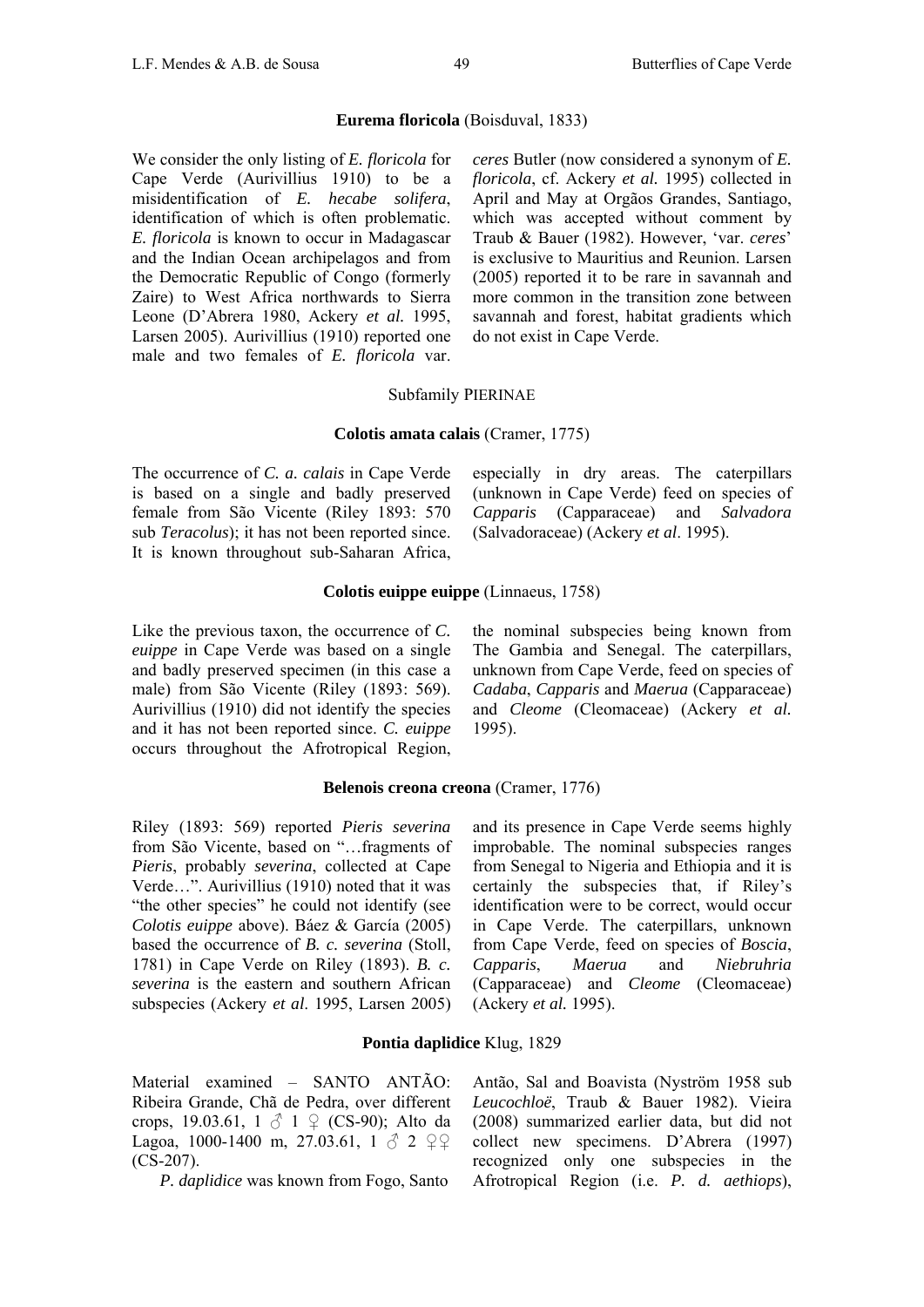restricted to the highlands of Ethiopia. Ackery *et al.* (1995), who considered the species to be monotypic, noted that it also occurs in North Africa, inland to northern Chad and Niger. The species also occurs in southern Europe (Maravalhas 2003) and the Canary Islands (Baéz & Martín, 2004), but is absent in Madeira and the Azores. Riley (1968)

# **Pontia glauconome** Klug, 1829

(Mück & Traub 1987).

Riley (1968) suggested that Nyström's (1958 sub *Leucochloë*) report of *P. glauconome* from Santo Antão and Sal (based on specimens taken in January 1954) needs confirmation, but these records were accepted by Traub & Bauer (1982). Vieira (2008) listed the species as an occasional migrant in desert or semi-desert areas and accepted its occurrence in Cape Verde. The species is said to be restricted to scrub areas in southwestern

Arabia (including Socotra), Somalia, Ethiopia, Kenya, Sudan, Chad, Mauritania and possibly Nigeria (D'Abrera 1977, Ackery *et al.* 1995). Tennent (1996) described its range as being from northern Central Africa through Saudi Arabia to Afghanistan and mentioned its occurrence in the Hoggar (Algeria) and probably also southernmost Morocco and Tunisia.

considered it the only truly Palearctic element in the Capeverdean macrolepidopterid fauna. In Europe, the caterpillars feed on Brassicaceae and Resedaceae (Ackery *et al.* 1995, Vieira 2008), but in Cape Verde they were found on *Quaelusia* sp. (Fabaceae)

### Family LYCAENIDAE Subfamily THECLINAE

#### **Deudorix (Virachola) dinomenes diomedes** Jackson, 1966

This species was reported from Santiago by Mück & Traub (1987), who reported caterpillars feeding on *Acacia seyal*. Two subspecies have been described, with the nominal one being from eastern and southern Africa and *D. d. diomedes* ranging from West Africa to Cameroon, western Kenya and western Tanzania (Larsen 2005). Ackery *et al.* (1995) and Larsen (2005) reported *Deinbollia* sp. (Sapindaceae) as the food-plant, but Larsen (2005) believed it to be polyphagous. Although it seems well established in Santiago (where it reproduces) and occurs in neighbouring Senegal, Báez & García (2005)

thought the species likely to be introduced in Cape Verde. T. Larsen (*in litt*., 17 August 2009) considered the presence of this forest butterfly in Cape Verde unlikely, suggesting that the specimens reported by Mück & Traub (1987) probably concerned *Deudorix livia*, a similar species of dry habitats from Senegal to eastern Africa (Egypt, Sudan, Somalia, Djibouti), Arabia and the eastern Mediterranean region, the caterpillars of which are strongly polyphagous and known to feed on Arecaceae, Alliaceae, Fabaceae, Myrtaceae, Punicaceae, Rosaceae, Rubiaceae and Solanaceae.

#### Subfamily POLYOMMATINAE

#### **Lampides boeticus** (Linnaeus, 1767)

Material examined – SANTIAGO: Posto Agrícola de São Jorge (São Jorge dos Orgãos), 17.12.60, 1  $\bar{C}$  (CS-91); idem, on herbs, 13.05.61, 1  $\delta$  (CS-239); idem, 14.12.60, 1  $\delta$  (CS-246); São Francisco, Matão, 19.07.61, 1 ♂ 1 ♀ (CS-164); São Francisco, Mulher Branca and Matão, 19.07.61, 5 ♂ 2 ♀♀ (CS-174); São Francisco, Matão to Mulher Branca, 07.07.61,

1 ♂ (CS-186); Santa Catarina, *c*. 700 m, flying over field of beans, 05.01.61, 4  $\sqrt{3}$  2 ♀♀ (CS-234); Santa Cruz, Pedra Badejo, mainly on *Ricinus* and banana-trees, 06.01.61,  $4 \text{ } \partial/\partial \partial$  (CS-245). FOGO: near Lomba, Mira-Mira, 8 km from Monte Vara, 28.02.61, 1  $\delta$ (CS-210). SANTO ANTÃO: Ponta do Sol, Chã, farm, 17.03.61, 2  $\sqrt[3]{3}$  1  $\sqrt{2}$  (CS-85); Ribeira Grande, Chã de Pedra, over cultivated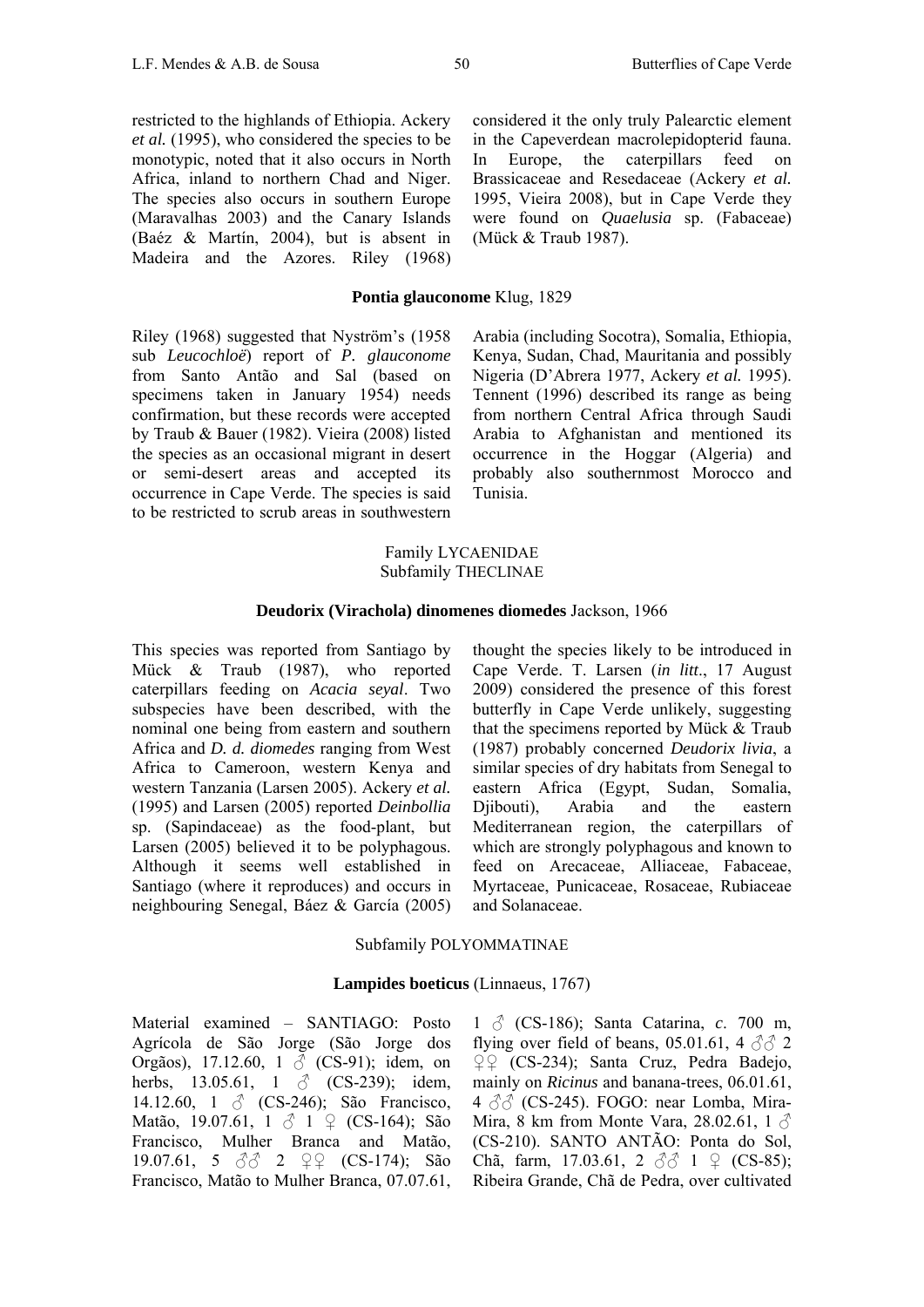plants, 19.03.61, 1  $\&$  1  $\&$  (CS-90); near Ribeira das Patas, hillside with dry grasses, 26.03.61,  $1 \text{ } \textcircled{}$  (CS-96); Bardo de Ferro to Corda, 900-1,000 m, flying over herbs, 16.03.61, 3 3 ∂ 1 ♀ (CS-202); Ribeira da Torre, Chô-Chô, 13.03.61, 2 33 (CS-205). MAIO: beach of Calheta, close to the sea, 19.10.60, 2 ♂♂ (CS-41); Ribeirão, 14.11.60,  $2 \text{ }\partial\phi$  (CS-106); idem, flying over grasses, 16-17.11.60,  $1 \circ 2 \circ 2 \circ (CS-321)$ . No locality, no date,  $1 \land 1 \circ (CS-194)$ .

# **Leptotes pirithous** (Linnaeus, 1767)

*L. pirithous* was reported from Santiago by Aurivillius (1910, as *Cupido telicanus* var. *plinius*) and from Santiago, Fogo, Brava, Santo Antão and São Vicente by Nyström (1958, as *Cupido telicanus*, cf. Traub & Bauer 1987). It is widely distributed in Africa and Madagascar, much of Asia and reaches southwestern Europe. The polyphagous caterpillars

This species was reported from Brava and Santo Antão (Nyström 1958, cf. Traub & Bauer 1982). It is known from open habitats in sub-Saharan Africa and Madagascar. In Cape Verde, the caterpillars are unknown, but

elsewhere they feed on species of *Rynchosia*, *Vigna* (Fabaceae) and possibly *Becium* (Lamiaceae) (Ackery *et al*. 1995, Larsen 2005).

### **Azanus jesous** (Guérin, 1847)

*A. jesous* is known from Santiago (Aurivillius 1910, Nyström 1958, both sub *Cupido*) and Fogo (Traub & Bauer 1982). According to D'Abrera (1979) and Larsen (2005), the species lives in arid *Acacia* woodland throughout Africa and is common in West

Africa. In Cape Verde, the caterpillars were reported on *Desmanthus vulgaris* (Fabaceae) (Mück & Traub 1987), while Ackery *et al.* (1995) and Larsen (2005) reported feeding on other genera of the same family (*Acacia*, *Dichrostachys*, *Entada*, *Medicago*).

#### **Azanus mirza** (Plötz, 1880)

Common in open habitats (mainly savannah) throughout sub-Saharan Africa, this species was reported from Santiago, Fogo, São Vicente, Boavista and Maio (Nyström 1958 sub *Cupido*, cf. Traub & Bauer 1982). The

caterpillars, unknown in Cape Verde, feed on *Acacia* spp. and *Dichrostachys* spp. (Fabaceae) and in forests on *Allophylus* spp. (Sapindaceae) (Ackery *et al.* 1995)

#### **Azanus moriqua** (Wallengren, 1857)

In Cape Verde, *A. moriqua* is only known from Santiago (Aurivillius 1910 sub *Cupido*, cf. Traub & Bauer 1982). It occurs in open habitats throughout Africa and southern

Arabia. The caterpillars, unknown in Cape Verde, feed on *Acacia* spp. (Fabaceae) (Ackery *et al.* 1995, Larsen 2005).

The species has been reported from Santiago, Fogo, Brava, Santo Antão, São Vicente, São Nicolau, Sal, Boavista and Maio (Aurivillius 1910 sub *Cupido*, Nyström 1958, Traub & Bauer 1982, Vieira 2008). Considered monotypical, it occurs in the Palearctic, Afrotropical, Oriental and

Australian Regions. In Cape Verde, the polyphagous caterpillars (known to feed on Leguminosae) were seen on *Crotalaria* sp.

(Fabaceae) (Mück & Traub 1987).

are known from several genera of Fabaceae and also from Ericaceae, Fagaceae, Lythraceae, Plumbaginaceae, Rosaceae and Verbenaceae (Ackery *et al*. 1995, Tennent, 1996). In Cape Verde, they were reported to feed on *Medicago* cf. *sativa* (Fabaceae) (Mück & Traub 1987).

# **Euchrysops osiris** (Hoppfer, 1855)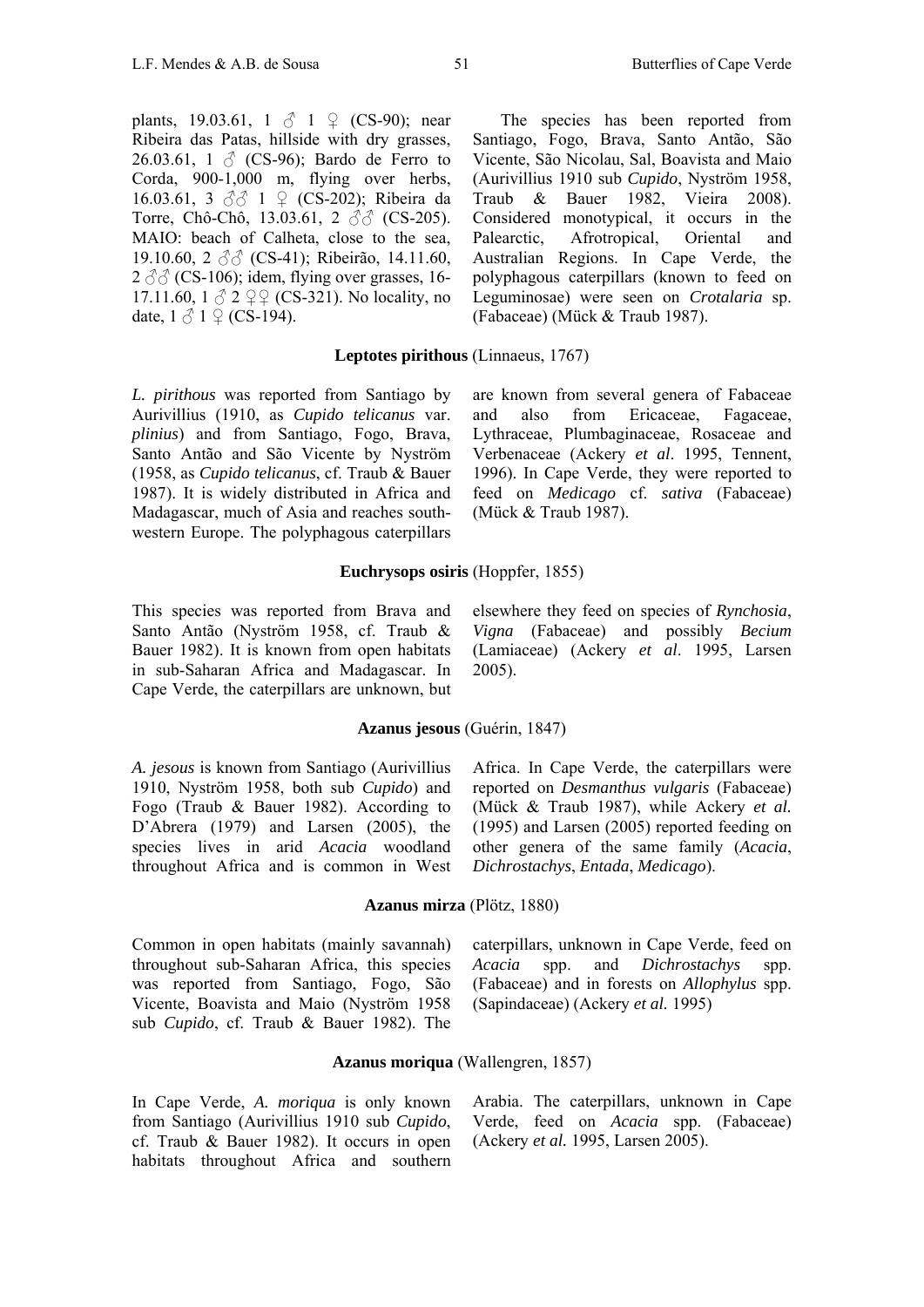# **Zizeeria knysna** (Trimen, 1862)

Material examined – SANTIAGO: Posto Agrícola de São Jorge (São Jorge dos Orgãos), *c*. 300 m, 07.10.65, 1  $\circ$  (CS-23); idem, 14.12.60, 2 ♂ (CS-246); idem, 20.12.60, 1 ♂ (CS-312); Santa Catarina, *c*. 700 m, flying over field of beans, 05.01.61, 1  $\circ$  (CS-234); Santa Cruz, Pedra Badejo, mainly on *Ricinus* and banana-trees, 06.01.61,  $1 \text{ } \textcircled{}$  (CS-245). SANTO ANTÃO: Ribeira Grande, Boca da Coruja, 19.03.61, 1  $\beta$  (CS-36); Ponta do Sol, Chã, farm, 17.03.61, 3 ♂♂ 1 ♀ (CS-85); Ribeira da Torre, Chô-Chô, 13.03.61, 1  $\circled{c}$  (CS-205). SÃO VICENTE: Ribeira Julião and Seixal, 14.03.61, 2  $\Im$  1  $\Im$ (CS-281). No locality, no date, 1 without abdomen (CS-406);  $1 \text{ } \textcircled{}$  (CS-464).

Previously, the species was reported from Santiago, Fogo, Brava, Santo Antão, São

Vicente, São Nicolau and Sal (Aurivillius 1910 as *Cupido lysimon*, Nyström 1958 as *Zizera lysimon*, Traub & Bauer 1982, Vieira 2008). Occurs throughout tropical Africa and southern Arabia, extending into tropical Asia and Australia. It has also been reported from Palearctic north-western Africa (Tennent 1996), the Iberian Peninsula (Maravalhas 2003) and the Canary Islands (Baéz & Martín 2004), but it is unknown in the Selvagens and Madeira. The caterpillars, in Cape Verde reported on *Amaranthus* (Amaranthaceae) and *Tribulus* (Zygophylaceae) (Mück & Traub 1987), are polyphagous, feeding mainly on Fabaceae, but also on Amaranthaceae, Chenopodiaceae, Euphorbiaceae, Oxalidaceae and Zygophylaceae (Ackery *et al.* 1995, Larsen 2005).

### Family NYMPHALIDAE Subfamily DANAINAE

### **Danaus chrysippus chrysippus** (Linnaeus, 1758)

Material examined – SANTIAGO: Santa Cruz, Pedra Badejo, 20.01.61,  $1 \text{ } \textcircled{}$  (CS-79); Posto Agrícola de São Jorge (São Jorge dos Orgãos), 17.12.60, 1 ♂ (CS-91); idem, over herbs, 13.05.61, 1  $\uparrow$  1  $\uparrow$  (CS-239); São Francisco, Vale Cachopo, among sugar-cane, 06.07.61, 3 ♂ 2 ♀♀ (CS-151); São Francisco, Mundo Novo, 21.07.61, 2  $\Im$  CS-165); São Francisco, Matão, 14.07.61, 1  $\beta$  1 ♀ (CS-168); São Francisco, Rombada, 14.07.61, 2 ♂♂ 1 ♀ (CS-169); São Francisco, São Tomé, 20.07.61, 1 ♂ (CS-177); São Francisco, Mulher Branca, 21.07.61, 1  $\beta$  (CS-288); Santa Catarina, Achada do Rincão, 04.09.69, 1  $\circ$  (CZ-3577); Santa Catarina, Achada Galega, 26.09.69, 3 ♂ (CZ-3592). BRAVA: Ribeira do Forno, 10.10.69, 3  $\Im$ (CZ-3604); Vinagre, 14.10.69, 1  $\delta$  (CZ-3609); Ribeira Fajã de Água, 16.10.69, 6 $\Im$ 2 ♀♀ (CZ-3612). SANTO ANTÃO: Ribeira do Paul, 23.03.61,  $1 \circ 1 \circ (CS-93)$ ; idem, 24.03.61,  $2 \text{ } \textcircled{3}$  1  $\textcircled{2}$  (CS-203); Bardo de Ferro to Corda, 900-1,000 m, flying over herbs, 16.03.61, 3 33 (CS-202); Ribeira da Torre, Chô-Chô, 13.03.61, 1 ♀ (CS-205); Ribeira do Cachugo, 20.10.72, 1  $\&$  1  $\&$  (CZ-3574); Ribeira das Patas, 20.10.72, 2  $\Im$  (CZ-3755); Paul, 15.11.72, 1 ♂ 1 ♀ (CZ-3771). SÃO VICENTE: Ribeira Julião to Seixal, 14.03.61,

3 ♂♂ (CS-281). SÃO NICOLAU: Ribeira João, 19.10.70, 2 ♂♂ (CZ-3631); Cachaço, 21.10.70, 2  $\Im$  1  $\Im$  (CZ-3633); Ribeira Brava, 21.10.70, 2  $\Im$  1  $\Im$  (CZ-3655); Caldeira, 29.10.70, 3  $\Im$  1  $\Im$  (CZ-3675); Prainha, 04.11.70, 1 ♂ (CZ-3680); Ribeira Maiamba, 04.04.70, 2  $\Im$  (CZ-3681). BOAVISTA: João Galego, flying over maize and bean fields, 24.11.61,  $1 \land 222$  (CS-279). MAIO: Morro and Calheta, over herbs, 01.11.60, 2  $\Im$  1  $\Im$  (CS-271); Barreiro, at night on tall grasses, 22.11.60,  $5 \text{ } \textcircled{3} 1 \text{ } \textcircled{1}$  (CS-275); Chico Vaz, Vale de Figueira, 20.11.60,  $1 \text{ } \textcircled{} 1 \text{ } \textcircled{} 1 \text{ } (\text{CS-320})$ ; Lagoa, 13.08.69, 2  $\textcircled{} 3 \textcircled{} 2$  $QQ$  (CZ-3561); Mourinho, 15.08.69, 7  $\partial Q$  1 ♀ (CZ-3565); Figueira da Horta, 18.08.69, 2  $\beta$   $\beta$  (CZ-3566); Pilão Cão, 19.08.69, 1  $\beta$  (CZ-3568); no locality, 28.11.60, 1  $\delta$  (CS-259). No locality, no date,  $1 \land 1 \circ (CS-407)$ .

*Danaus chrysippus* is known from almost all of the Cape Verde Islands (Aurivillius 1910 as var. *alcippus*, Nyström 1958 sub *Danais*, Traub & Bauer 1982, Vieira 2008) and is here reported from Brava for the first time. It is a migrant species known from the Palearctic, Afrotropical, Oriental and Australian Regions. *D. c. chrysippus* is considered the only subspecies present in Africa (Larsen 2005), although *Danaus*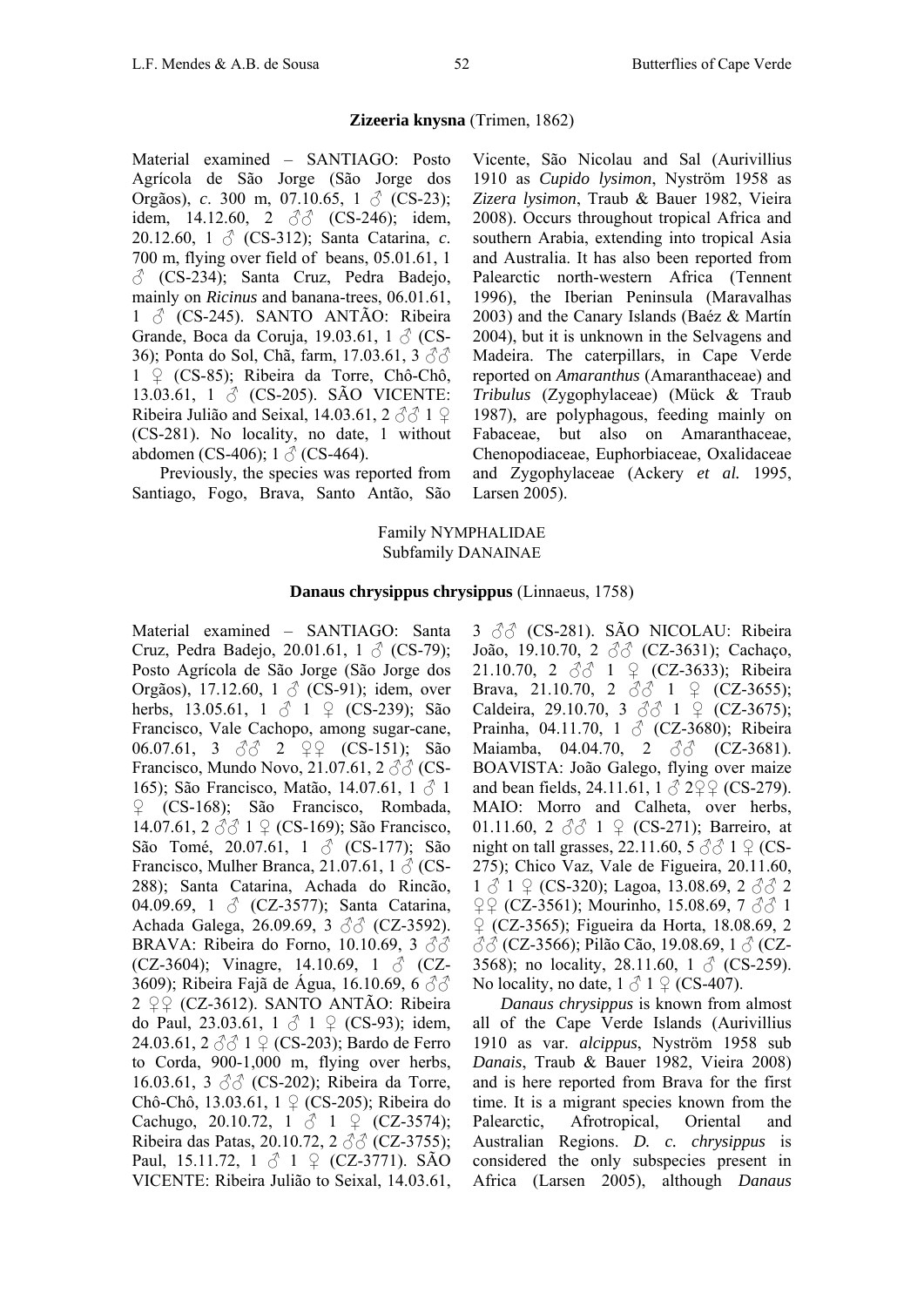#### Subfamily SATYRINAE

#### **Melanitis leda** (Linnaeus, 1758)

Material examined – SANTIAGO: Santa Cruz, Pedra Badejo, 20.01.61,  $1 \nsubseteq (CS-79)$ ; idem, especially over *Ricinus* and bananatrees, 06.01.61, 3  $\sqrt[3]{5}$  5  $\sqrt[3]{2}$  (CS-245); São Francisco, Benfica to Mato Baixo, 07.07.61, 1  $\Diamond$  1  $\Diamond$  (CS-188); Posto Agrícola de São Jorge (São Jorge dos Orgãos), 18.01.61, 2  $\Im$  2  $\Im$  2  $\Im$  1 (CS-241); idem, Ribeira da Longueira, 31.12.60, 1  $\&$  (CS-349). BRAVA: Vinagre, 14.10.69, 3 ♀♀ (CZ-3609). SANTO ANTÃO: Ribeira Grande, Boca da Coruja, 19.03.61, 3  $\partial_0$  $\partial_2$   $\partial_3$   $\partial_4$   $\partial_5$  (CS-36); Ponta do Sol, Chã, farm, 17.03.61, 1  $\circ$  (CS-85); Ribeira do Paul, 24.03.61, 1 ♂ 2 ♀♀ (CS-203); Ribeira da Torre, Chô-Chô, 13.03.61, 3 ♂♂ 3 ♀♀ (CS-205). SÃO NICOLAU: Cachaço, 21.10.70, 1  $\circled{C}$  (CZ-3633); Caldeira, 29.10.70, 4  $\circled{C}$  (CZ-

3675); Ribeira Maiamba, 04.04.70, 2 33 (CZ-3681). No locality, no date, 1 ♀ (CS-469).

This is the first record of *M. leda* for Brava. Previously, it had been reported from Santiago, Santo Antão and São Nicolau (Aurivillius 1910, Nyström 1958, Traub & Bauer 1982). The species is widespread in the Afrotropical, Oriental and Australian Regions. Larsen (2005) considered it to be monotypical, with African *M. l. helena* (Westwood, 1851) no longer being recognized. The caterpillars feed on a diversity of Poaceae (Ackery *et al*. 1995, Larsen 2005), but so far they have not been found in Cape Verde.

#### Subfamily NYMPHALINAE

#### **Vanessa cardui** Linnaeus, 1758

Material examined – SANTIAGO: Santa Catarina, Achada do Rincão, 04.09.69, 1 ♀ (CZ-3577); Boa Entrada, 08.09.69, 1 ♀ (CZ-3582); Santa Catarina, Entre Picos, 22.09.69,  $1 \text{ } \textcircled{1} \text{ } \textcircled{1}$  (CZ-3591); Santa Catarina, Nhangar, 03.10.69, 2 33 (CZ-3600). BRAVA: Vila Nova Sintra, 13.10.69, 1  $\delta$  (CZ-3607). FOGO: São Filipe, 02.03.61, 1  $\triangle$  (CS-348). SANTO ANTÃO: Ribeira da Torre, Ribeira Grande, 28.10.72, 1 ♀ (CZ-3758). SÃO VICENTE: Ribeira Julião and Seixal, 14.03.61, 1  $\&$  (CS-281). SÃO NICOLAU: Ribeira Maiamba, 04.04.70, 1  $\sqrt{3}$  (CZ-3681). MAIO: Morro and Calheta, over herbs, 01.11.60, 2  $\Im$  (CS-271); slope of Monte Batalha, over herbs, 19.10.60, 1  $\beta$  1  $\beta$  (CS-

273); Chico Vaz, Vale de Figueira, strong wind, 20.11.60, 1  $\delta$  (CS-320).

This is the first record for Maio and the species is now known from all of the Cape Verde Islands (cf. Aurivillius 1910 and Nyström 1958 sub *Pyrameis*, Traub & Bauer 1982, Vieira, 2008). *V. cardui* is a cosmopolitan and migratory species, ranging from New Zealand to Iceland, but not occurring in South America. The caterpillars feed on a variety of host plants. In Cape Verde, they were reported on Malvaceae and *Trichodesma africanum* (Boraginaceae) and a pupa was collected on *Nicotiana glauca* (Solanaceae) (Mück & Traub 1987).

#### **Nymphalis polychloros polychloros** Linnaeus, 1758

Material examined – SANTIAGO: Santa Cruz, Pedra Badejo, sugar-cane field, 25.01.61,  $1 \nsubseteq (CS-142)$ .

This is the first record of *N. polychloros* for the Cape Verde Islands and represents a

Palearctic element in the islands' macrolepidopterid fauna. The specimen was obtained along the north-eastern coast of Santiago (app. 15º 09'N, 23º 31'W), almost at sea level. The species is considered to include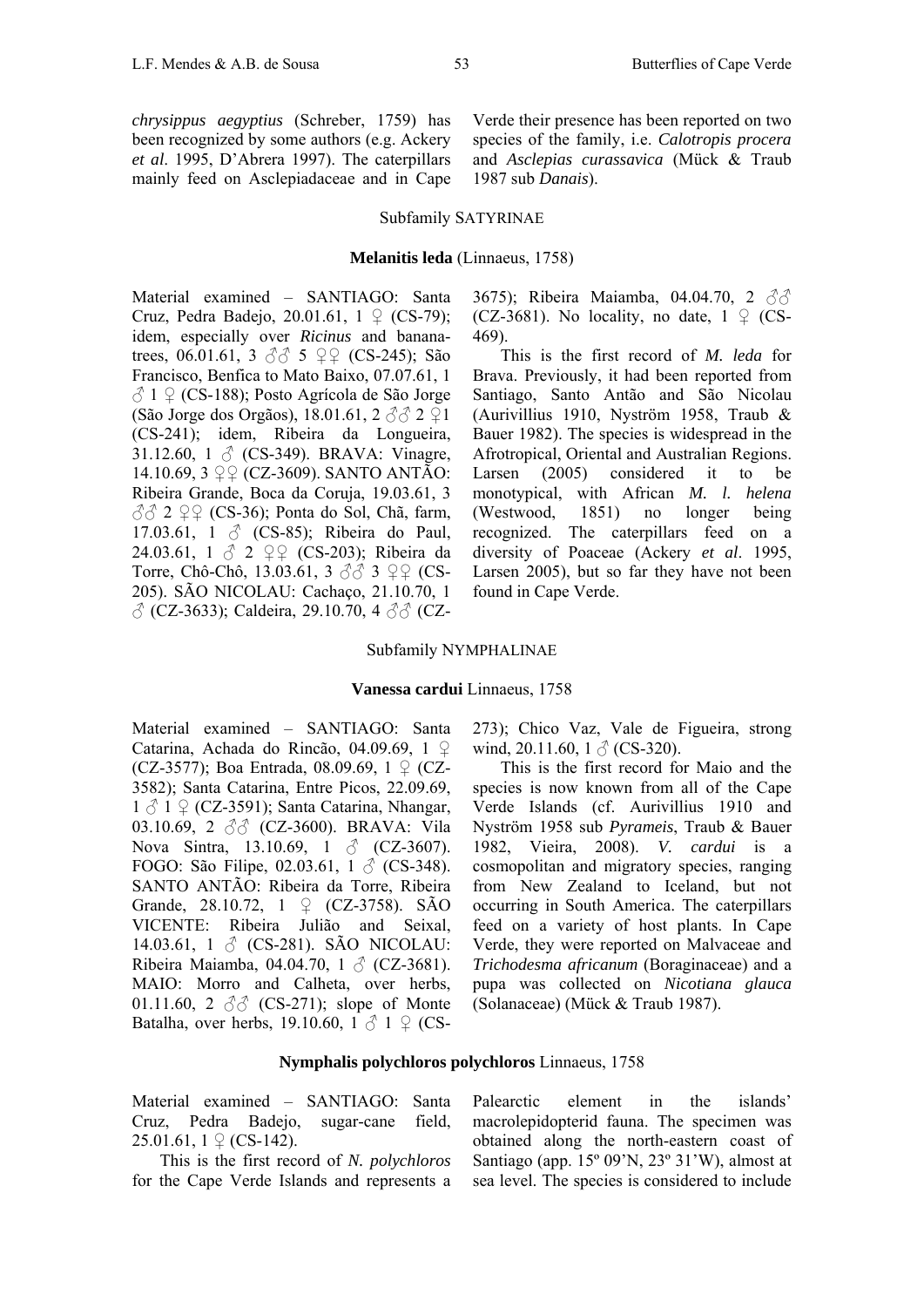two subspecies (D'Abrera 1992, Tennent 1996), the nominal one ranging from southern Europe to the Himalayas and *N. p. erythromelas* Austaut, 1885, a North African endemic, known from Morocco to Tunisia where it occurs at *c*. 1,500-2,000 m altitude. Devoid of any rufous or reddish tint, the

**Hypolimnas misippus** (Linnaeus, 1764)

Material examined – SANTIAGO: Santa Cruz, Pedra Badejo, sugar-cane field, 25.01.61, 1 ♀ (CS-142); São Francisco, Rombada, 14.07.61, 2 ♀♀ (CS-169); São Francisco, Benfica to Mato Baixo, 07.07.61, 1 ♀ (CS-188); Posto Agrícola de São Jorge (São Jorge dos Orgãos), over herbs, 13.05.61, 1 ♀ (CS-239); idem, 16.01.61, 1  $\varphi$  (CS-241); Santa Catarina, Achada do Rincão, 04.09.69,  $1 \text{ } \textcircled{} 1 \text{ } \textcircled{} 1$  (CZ-3577); Boa Entrada, 08.09.69, 1 ♀ (CZ-3582); Santa Catarina, Ribeira do Mato Fontes, 09.09.69, 1 ♀ (CZ-3583); São Jorge to Santa Catarina, 20.09.69, 1  $\circ$  1  $\circ$ (CZ-3589); Santa Catarina, Entre Picos, 22.09.69, 3 ♂♂ (CZ-3591); Santa Catarina, Achada Galega, 26.09.69, 1 ♀ (CZ-3592); Santa Catarina, 30.09.69, 1  $\&$  2  $\circ$  2 (CZ-3597); Santa Catarina, Nhangar, 03.10.69, 1 ♀ (CZ-3600); Cidade da Praia, 24.11.69, 1  $\delta$  1 ♀ (CZ-3625). FOGO: near Lomba, Mira-Mira, 8 km from Monte Vara, flying over herbs and bean fields, 28.03.61, 1  $\beta$  (CS-208); Nossa Senhora do Socorro, 04.11.69, 2  $\delta\delta$  2  $\varphi$  (CZ-3619). SANTO ANTÃO: Ribeira do Cachugo, 20.10.72, 3  $\partial \partial$  (CZ-3754); Ribeira das Patas, 20.10.72, 2 33 (CZ-3755); Paul, 15.11.72, 2  $\partial \partial$  1  $\partial$  (CZ-3771). SÃO NICOLAU: Ribeira Brava, 21.10.70, 3  $3\sqrt{3}$  1  $9$  (CZ-3655); Ribeira João, 19.10.70, 1 ♀ (CZ-3631); Ribeira Maiamba, 04.04.70, 2 ♀♀ (CZ-3681). BOAVISTA:

specimen is identical to material from Portugal and other European countries, thus allowing it to be assigned to the nominate subspecies. The caterpillars, unknown in Cape Verde, are gregarious and occur on Salicaceae, Ulmaceae and Rosaceae (Ackery *et al.* 1995, Tennent 1996).

João Galego, flying over maize and bean fields, 24.11.61, 1  $\Diamond$  (CS-278). MAIO: Vila do Maio, 10.11.60, 1 ♂ (CS-260); Calheta, over herbs, 15.10.60, 1  $\circ$  (CS-268); slope of Monte Batalha, on herbs, 19.10.60, 2  $\Diamond$   $\Diamond$  1  $\Diamond$ (CS-273); Chico Vaz, Vale de Figueira, strong wind, 20.11.60, 1 ♀ (CS-320); Mourinho, 15.08.69, 4  $\mathcal{Q} \mathcal{Q}$  (CZ-3565). No locality, no date,  $1 \text{ } \textcircled{}$  (CS-407);  $1 \text{ } \textcircled{}$  (CZ- without number).

*H. misippus* has been reported from all islands, except Santa Luzia and Sal (Riley 1893, Aurivillius 1910, Nyström 1958, Traub & Bauer 1982). The species is widely distributed in the tropical regions of the world. It is common in the Canary Islands (Baéz & García 2005) and has also been collected in Madeira and the Desertas (Maravalhas 2003, Aguiar & Karsholt 2008) and in São Miguel island in the Azores (Karsholt & Vieira 2005), although it appears to be absent in continental north-western Africa (Tennent 1996). The caterpillars are polyphagous and feed on a variety of host plants, i.e. Acanthaceae, Amaranthaceae, Arecaceae, Convolvulaceae, Malvaceae, Portulacaceae and possibly Moraceae (Ackery *et al*. 1995). In Cape Verde, caterpillars were collected on *Portulaca oleracea* (Portulacaceae) (Mück & Traub 1987).

#### Subfamily BIBLIDINAE

### **Byblia ilithyia** (Drury, 1773)

Material examined – SANTIAGO: Santa Cruz, Pedra Badejo, 20.01.1961, 3 ♂♂ 1 ♀ (CS-79); Posto Agrícola de São Jorge (São Jorge dos Orgãos), at night attracted by light, 19.12.1960, 1 ♀ (CS-243). SANTO ANTÃO: Ribeira Grande, Boca da Coruja, 19.03.1961, 1 ♀ (CS-36); Ribeira do Paul, 23.03.1961, 1  $\triangle$  3  $\angle$   $\angle$  (CS-93); near Ribeira das Patas, hillside with dry grasses, 26.03.1961, 1 ♀ (CS-96). BOAVISTA: João Galego, flying over maize and bean fields, 24.11.1961, 1 ♀ (CS-278). MAIO: Chico Vaz, Vale de Figueira, no date,  $1 \land$  (CS-263).

Previously reported from Santiago, Fogo, Santo Antão and São Nicolau (Nyström 1958, Traub & Bauer 1982), the above are the first records for Boavista and Maio. *B. ilithya* is widely distributed in sub-Saharan Africa,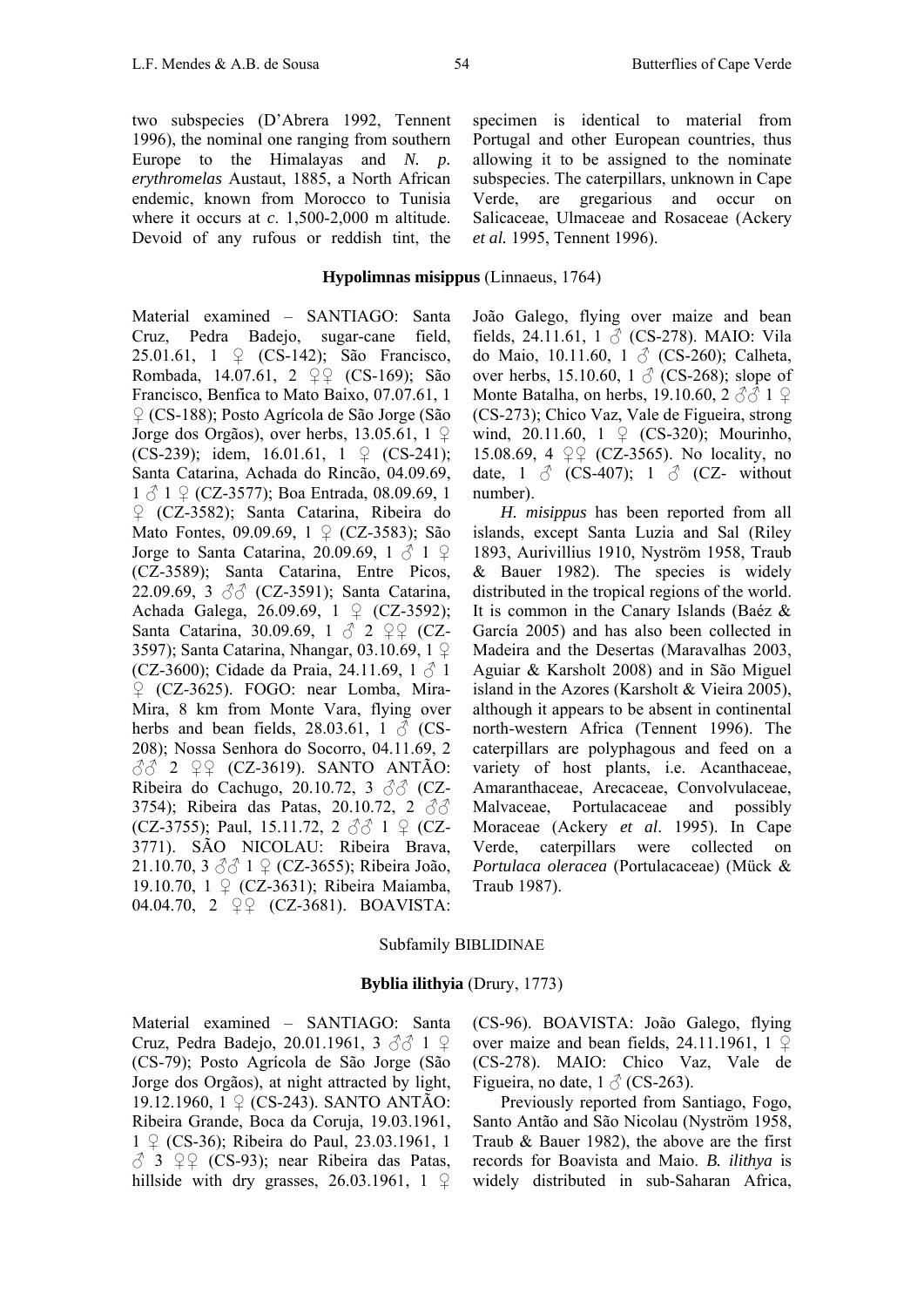extending into southern Arabia. The caterpillars, unknown in Cape Verde, feed on species of *Delechampia* and *Tragia* (Euphorbiaceae) (Ackery *et al.* 1995).

# **DISCUSSION**

The present study of Cape Verde butterflies in the collection of the *Instituto de Investigação Científica Tropical* and a review of data obtained by previous authors who published on Cape Verde Lepidoptera, leads us to the following conclusions (see also Appendix 1).

One species of Nymphalidae *sensu stricto*, i.e. *Nymphalis p. polychloros* (Linnaeus, 1758), is reported for the first time from Cape Verde. A total of 25 species of 'rhopolocerans' is now known from the archipelago (but see note on *Eurema floricola*  and *E. senegalensis* below).

Despite the geographical position of the archipelago, the 'clouded yellow' occurring in Cape Verde is Palearctic *Colias croceus* and not, as previously suggested, Afrotropical *C. electo*. It is one of the few Palearctic macrolepidopterids in Cape Verde.

The known distribution within the archipelago of several species could be extended, with one record being new for Santiago and Santo Antão, two for Brava, Fogo and São Nicolau, three for Boavista and four for Maio.

Old records of *Eurema floricola* and *E. senegalensis* (both reported once from Santiago) are now thought to concern *E. hecabe solifera*. Identifying *Eurema* spp. remains problematical, even taking into account the tinge of the yellow ground-color of the dorsal surface of the wings, the morphology of the forewing outer margin or even the morphology of the male genitalia (cf. Larsen 1996, 2005).

Riley (1968) suggested that the records of *Pontia glauconome* from Sal and Santo Antão (Nyström 1958) need confirmation. However, even though the specimens are in poor condition (as noted by Nyström 1958), the morphology of the male genitalia confirms the presence of *P. glauconome* in Santo Antão and Sal and *P. daplidice* in Santo Antão and Boavista.

The highest species diversity of 'rhopalocerans' in Cape Verde is found in Santiago, where 18 species have now been recorded, i.e. 72% of the number of species known from the archipelago (assuming that

*Pontia glauconome* does indeed occur and *Eurema floricola* and *E. senegalensis* were misidentified). Macrolepidopterid diversity is also high in Santo Antão (16 species, i.e. 64% of species known in Cape Verde), Fogo (14 species, 56%), Brava (13 species, 52%), São Vicente (12 species, 48%), São Nicolau (13 species, 52%) and Boavista (10 species, 40%). Islands with the lowest butterfly diversity are Sal with five species (20%) and Santa Luzia with two species  $(8\%)$ .

Palearctic elements – *Pontia daplidice*, *P. glauconome* (if correctly identified), *Nymphalis polychloros* and *Colias croceus*, i.e. 12% – are less common in the archipelago than taxa of African origin (64%). Cosmopolitan species and those that are known from at least two zoogeographical regions (six species) make up the remaining 24%.

One only species, *Vanessa cardui*, is known from all islands. Further research will probably demonstrate that the same applies to cosmopolitan *Lampides boeticus* and *Danaus chrysippus*, not yet reported from Santa Luzia, and *Hypolimnas misippus*, as yet unknown from Santa Luzia and Sal.

*Azanus moriqua* has been collected in Santiago only and *Colotis amata, C. euippe* and *Belenois creona* only in São Vicente. These four taxa are only known from single and poorly preserved imagines, possibly suggesting accidental occurrences without established local populations. The same may eventually be shown to apply to the newly reported *Nymphalis p. polychloros*.

*Deudorix dinomenes* – or *D. livia* if T. Larsen (*in litt*.) is correct – is only known from Santiago and was suggested to have been introduced to the island. The presence of caterpillars indicates the existence of a local population, possibly imported from Senegal, where the species is known to occur.

Most species occur in both the Leeward (Maio, Santiago, Fogo, Brava) and Windward (Santo Antão, São Vicente, Santa Luzia, São Nicolau, Sal, Boavista) island groups and none is exclusive to Sal and/or Boavista (sometimes considered to constitute a third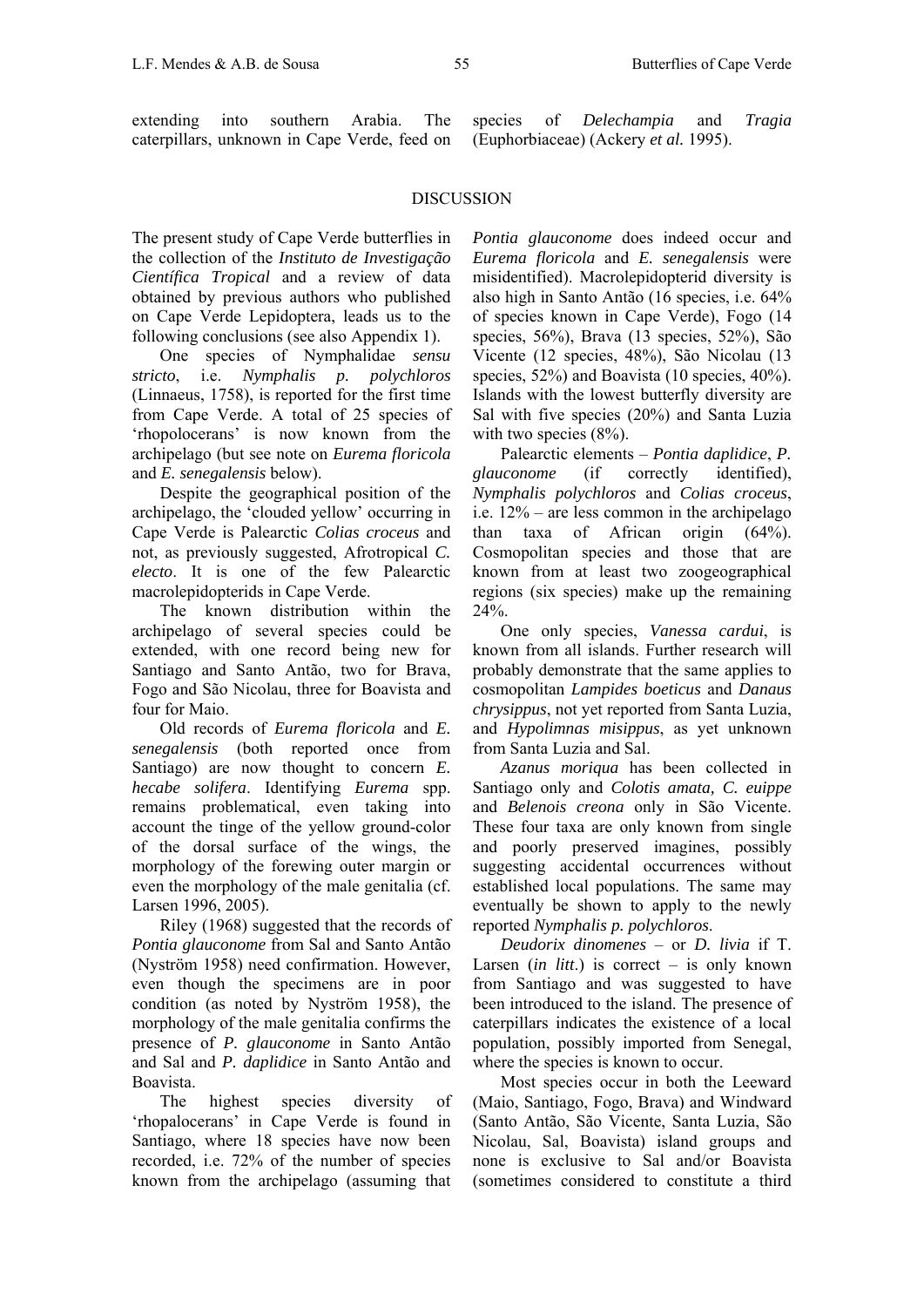island group). At present, four species (*Coeliades forestan*, *Colotis amata*, *Colotis euippe*, *Belenois creona*) are exclusively known from the Windward islands and

another four (*Deudorix dinomenes*, *Azanus jesous*, *A. moriqua*, *Nymphalis polychloros*) are only known from the Leeward islands.

#### ACKNOWLEDGEMENTS

We wish to thank Judite Cadete (Instituto Nacional de Investigação Agrária, Oeiras, Portugal) for bibliographical help. Comments

by Torben Larsen and an anonymous reviewer helped to improve the manuscript.

#### **REFERENCES**

- Ackery, P.R., C.R. Smith & R.I. Vane-Wright (eds.), 1995. Carcasson's African Butterflies: An Annotated Catalogue of the Papilionoidea and Hesperioidea of the Afrotropical Region. CSIRO, Australia. i $ix + 1 - 803$ .
- Aguiar, A.M.F. & O. Karsholt, 2008. Lepidoptera. Pp. 339-345 in: P.A.V Borges, C. Abreu, A.M.F. Aguiar, P. Carvalho, R. Jardim, I. Melo, P. Oliveira, C. Sérgio, A.R.M. Serrano & P. Vieira (eds*.*), Listagem dos Fungos, Flora e Fauna Terrestres dos Arquipélagos da Madeira e Selvagens. Direcção Regional do Ambiente da Madeira e Universidade dos Açores, Funchal e Angra do Heroísmo.
- Aurivillius, C., 1910. Schmetterlinge gesammelt in Westafrika von Leonardo Fea in den Jahren 1897-1902. Annali del Museo civico di Storia naturale di Genova  $(3)$  4: 492-501
- Bacelar, A., 1948. Lepidópteros de África, principalmente das colónias portuguesas. Arquivos do Museu Bocage 19: 167-207.
- Báez, M., 1988. Preliminary catalogue of the entomological bibliography of the Cape Verde Islands. Courier Forschungsinstitut Senckenberg 105: 211-220
- Báez, M. & A. García, 2005. Lepidoptera. Pp. 87-90 in: M. Arechavaleta, N. Zurita, M.C. Marrero & J.L. Martín (eds.), Lista Preliminar de Especies Silvestres de Cabo Verde (Hongos, Plantas y Animales Terrestres). Consejería de Medio Ambiente y Ordenación Territorial. Gobierno de Canarias.
- Báez, M. & E. Martín, 2004. Lepidoptera. Pp. 247-260 in: I. Izquierdo, J.L. Martín, N. Zurita & M. Arechavaleta, 2004. Lista de

Especies Silvestres de Canarias (Hongos, Plantas y Animales Terrestres). Consejería de Medio Ambiente y Ordenación Territorial. Gobierno de Canarias.

- Berio, E., 1941. Osservazioni sulla variazione de *Papilio demodocus* Esp. e descrizione di tre nuove forme. Bolletino della Societá entomologica italiana 73: 90-92.
- D'Abrera, B., 1979. Butterflies of the Afrotropical Region. Landsdowe, Melbourne.  $i$ -xx + 1-593.
- D'Abrera, B., 1992. Butterflies of the Holarctic Region. Part II. Satyridae (concl.), Nymphalidae (partim). Hill House, Melbourne.  $i$ -xv + 186-334.
- D'Abrera, B., 1997. Butterflies of the Afrotropical Region. Part I. Papilionidae, Pieridae, Acraeidae, Danaidae, Satyridae. 2<sup>nd</sup> edition. Hill House, Melbourne & London.  $i$ -xx $i$  + 1-263.
- Jarvis, F.V.L., 1953. The relationships of *Colias croceus* (Fourcroy) and *Colias electo* (Linn.). Transactions of the Royal Entomological Society of London, 104 (14): 521-541.
- Karsholt, O. & V. Vieira, 2005. Lepidoptera. Pp. 207-210 in: P.A.V. Borges, R. Cunha, R. Gabriel, A.F. Martins, L. Silva & V. Vieira (eds), Listagem da Fauna e Flora (Mollusca e Arthropoda) (Bryophita, Pteridophyta e Spermatophyta) Terrestres dos Açores. Direcção Regional do Ambiente e Universidade dos Acores. Horta, Angra do Heroísmo e Ponta Delgada.
- Larsen, T.B., 1996. The Butterflies of Kenya and their Natural History. Oxford University Press. i-xxii + 1-500.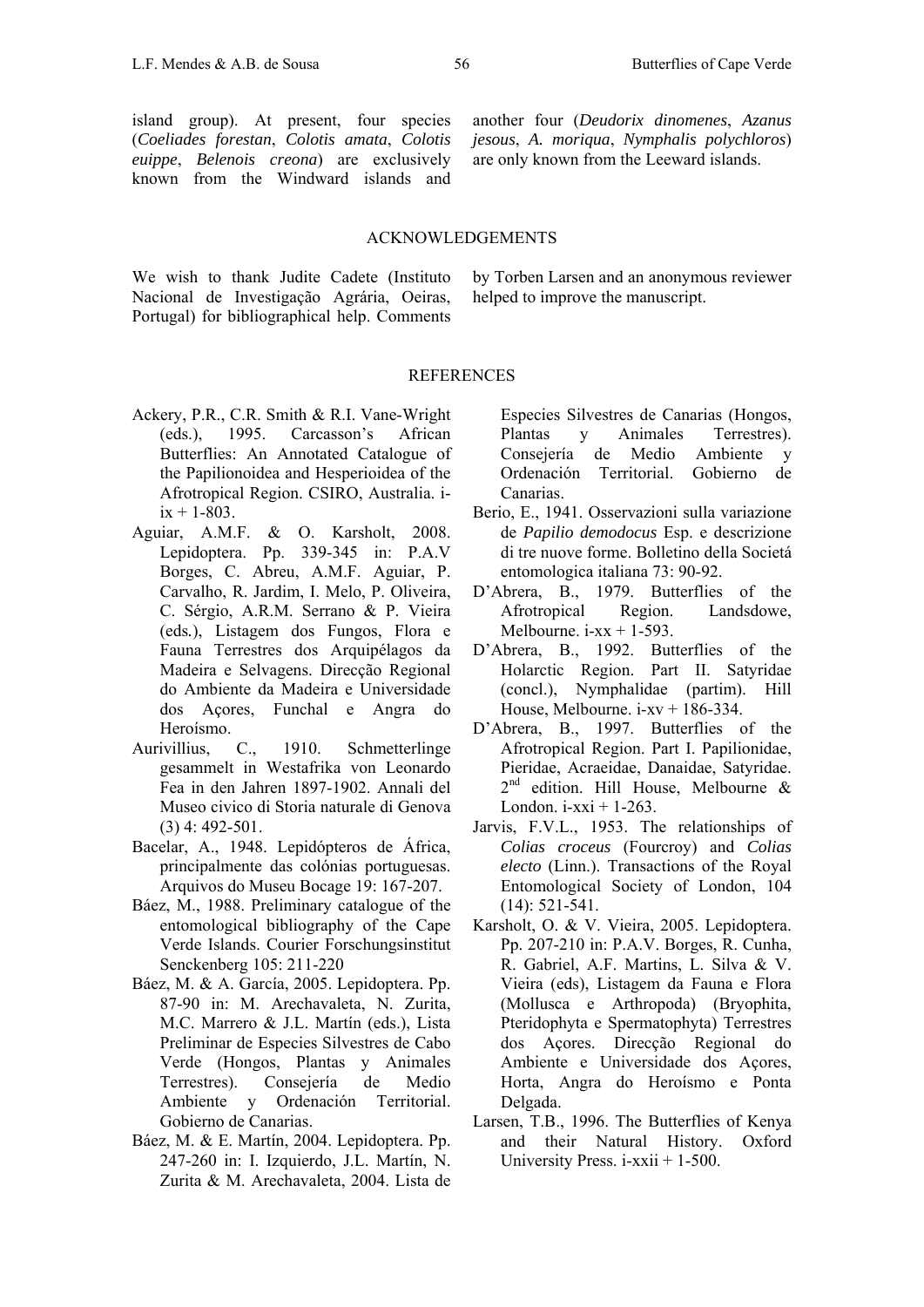- Larsen, T.B., 2005. Butterflies of West Africa. Text volume. Apollo Books, Stenstrup. 1- 595.
- Maravalhas, E., 2003. As Borboletas de Portugal. Published by the author. 1-455.
- Mück, O. & B. Traub, 1987. Ergänzungen zur Macrolepidopteren-Fauna der Kapverdischen Inseln. Courier Forschungsinstitut Senckenberg 95: 91- 97.
- Mück, O., J.P. Carvalho, A. van Harten & B. Traub, 1990. Los Lepidopteros nocivos em Cabo Verde. Courier Forschungsinstitut Senckenberg 120: 1- 30.
- Nyström, V., 1958. Macrolepidoptera of the Cape Verde Islands. Societas Scientiarum Fennica Commentationes Biologicae 17: 1-36.
- Riley, C.V., 1893. Scientific results of the U.S. Eclipse expedition to West Africa 1899-90. Report upon the Insecta, Arachnida and Myriapoda. Proceedings of the United States National Museum 16: 565-587.
- Riley, N.D., 1968. Notes on the butterflies of the Cape Verde Islands. Pp. 62-65 in: D.A. Bannerman & W.M. Bannerman, History of the Birds of the Cape Verde Islands. Birds of the Atlantic Islands, Vol. 4. Oliver & Boyd, Edinburgh.
- Sánchez-Pinto, L., M.L. Rodriguéz, S. Rodriguéz, K. Martín, A. Cabrera & M.C.

Marrero, 2005. Pteridophyta, Spermatophyta. Pp. 38-57 in: M. Arechavaleta, N. Zurita, M.C. Marrero & J.L. Martín, 2005. Lista Preliminar de Especies Silvestres de Cabo Verde (Hongos, Plantas y Animales Terrestres). Consejería de Medio Ambiente y Ordenación Territorial. Gobierno de Canarias.

- Saraiva, A.C., 1961. "Conspectus" da entomofauna cabo-verdiana. Estudos, Ensaios e Documentos 83: 1-189.
- Tennent, J., 1996. The Butterflies of Morocco, Algeria and Tunisia. Gem Publ. Comp., Oxfordshire. i-xxxvi + 1-217.
- Traub, B. & E. Bauer, 1982. Zur Macrolepidopteren-Fauna der Kapverdischen Inseln. Courier Forschungsinstitut Senckenberg 52: 225- 229.
- van Harten, A., 1988. Sobre a identificação de insectos, a formação de uma colecção e a inventariação da entomofauna de Cabo Verde. Investigação Agrária (São Jorge dos Orgãos) 2: 9-24.
- van Harten, A., 1993. Terrestrial arthropods of the Cape Verde Islands. A check-list. Courier Forschungsinstitut Senckenberg 159: 235-300.
- Vieira, V., 2008. Lepidopteran fauna from the Sal Island, Cape Verde (Insecta: Lepidoptera). SHILAP, Revista de Lepidopterologia 36: 243-252.

Received 17 June 2009 Revised 20 October 2009 2nd Revision 11 January 2010 Accepted 16 January 2010